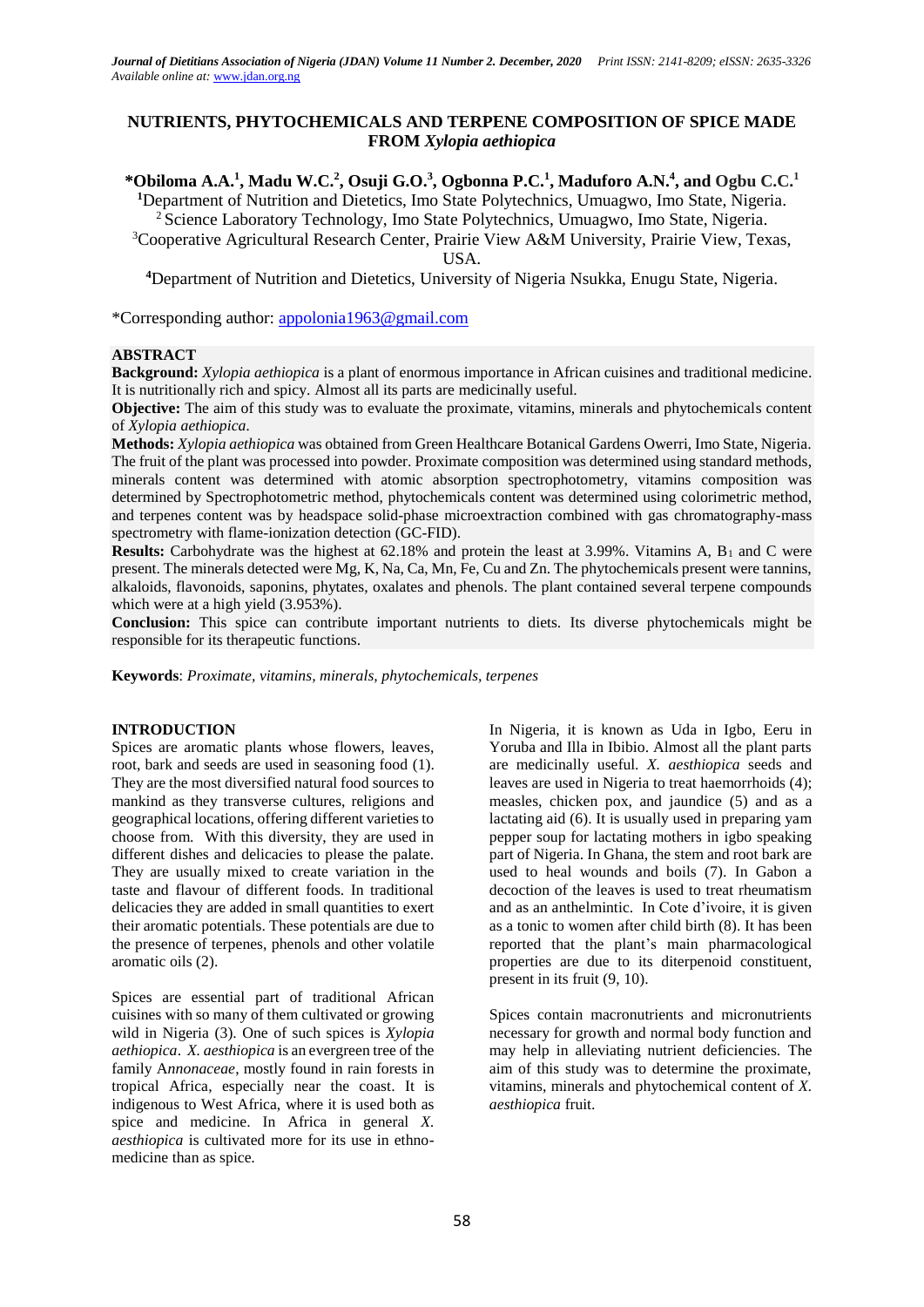# **MATERIALS AND METHODS**

# **Sample Collection**

*Xylopia aethiopica friuts* (Figure 1) were sourced from Green Healthcare Foundation Botanical Gardens in Owerri West local government area in Imo state, Nigeria. The samples were identified by plant taxonomists from Imo state Polytechnic Umuagwo.

#### **Sample Preparation**

The *X. aethiopica* fruits were washed briskly, dried in air and cabinet oven at the temperature of  $60^{\circ}$ C for 30 mins. The fruits were ground to smooth powder with Marlexelectroline grinder and packaged. The processing of *X. aethiopica* spice is shown in Figure 2.



Figure 1: *Xylopia aesthiopica* (a) fruits (b) powder



Figure 2: Flow chart for processing of *X. aethiopica* spice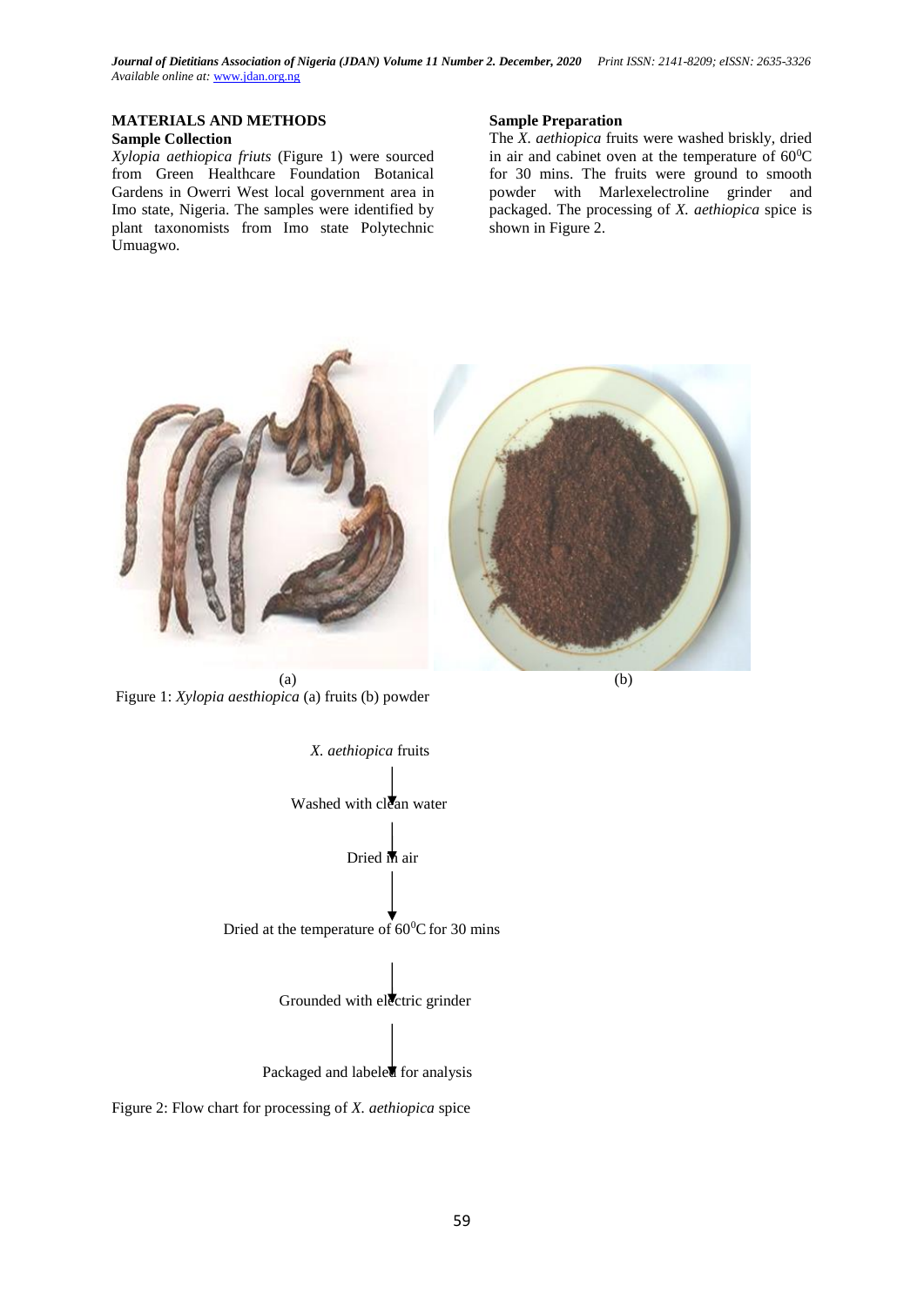### **Chemical analysis**

The moisture, ash, fat, protein, crude fibre and carbohydrate content of the spices were determined using standard AOAC methods  $(11)$ . Vitamins A,  $B_1$ and C were determined by Pearson (12) method. The atomic absorption spectrophotometer (AAS) method of AOAC (11) was used to determine mineral (iron, calcium, zinc, copper, manganese, sodium, magnesium and potassium) and heavy metal content of the spices. Terpene content was determined using FET headspace GC-FID according to method of Hilliard *et al*. (13) by ANRESCO Laboratories Inc., San Francisco, CA, USA.

### **Statistical Analysis**

The data obtained from different analyses were subjected to statistical analysis using SPSS v20 to obtain mean and standard deviation.

# **Results**

The findings for proximate composition of *X. aethiopica* fruit are presented in Table 1. The carbohydrate content was the highest at 62.18 $\pm$ 1.50% and protein the least at 3.99 $\pm$ 0.20%.

|  | Table 1: Proximate composition of X. aethiopica spice |  |  |
|--|-------------------------------------------------------|--|--|
|  |                                                       |  |  |

| <b>Property</b> | Amount g/100g    |
|-----------------|------------------|
| Protein         | $3.99 \pm 0.20$  |
| Moisture        | $11.70 \pm 0.91$ |
| Fat             | $9.74 \pm 0.02$  |
| Ash             | $4.65 \pm 0.04$  |
| Crude fiber     | $7.74 \pm 0.82$  |
| Carbohydrate    | $62.18 \pm 1.50$ |

Table 2 shows the vitamin composition result. Vitamins A,  $B_1$  and C were present, with concentrations 1.77%, 0.65% and 0.26% respectively.

|  | Table 2: Vitamin composition of Xylopia aethiopica spice |  |  |
|--|----------------------------------------------------------|--|--|
|  |                                                          |  |  |

| <b>Property</b> | Percentage $(\% )$ |  |
|-----------------|--------------------|--|
| Vitamin-A       | $1.77+0.05$        |  |
| Vitamin- $B_2$  | $0.65 \pm 0.02$    |  |
| Vitamin-C       | $0.26 \pm 0.01$    |  |

Table 3 revealed the minerals contained in *X. aethiopica* as potassium, sodium, magnesium and calcium, iron, manganese, copper and zinc. **Table 3: Mineral composition of** *X. aethiopica*

Potassium (K) had the highest concentration  $(1.331\pm0.03)$  while copper (Cu) had the lowest  $(0.001\pm0.001\%)$ .

| <b>Table 3: Mineral composition of X. aethiopica</b> |                    |  |
|------------------------------------------------------|--------------------|--|
| <b>Property</b>                                      | Percentage $(\% )$ |  |
| Mg                                                   | $0.194 \pm 0.01$   |  |
| K                                                    | $1.331 \pm 0.03$   |  |
| Na                                                   | $0.142 \pm 0.01$   |  |
| Ca                                                   | $0.287 \pm 0.02$   |  |
| Mn                                                   | $0.008 \pm 0.004$  |  |
| Fe                                                   | $0.012 \pm 0.02$   |  |
| Cu                                                   | $0.001 \pm 0.001$  |  |
| Zn                                                   | $0.002 \pm 0.001$  |  |

The phytochemicals present were tannins, alkaloids, flavonoids, saponins, phytates, oxalates and phenols (Table 4). Alkaloid was the principal phytochemical (11.74±0.08%) and tannin the least abundant  $(0.68 \pm 0.01\%)$ .

| Table 4: Phytochemical composition of X. aethiopica |  |  |
|-----------------------------------------------------|--|--|
|                                                     |  |  |

| Tubic - Terry coencincul composition of <i>i</i> n activity ficul |                  |  |
|-------------------------------------------------------------------|------------------|--|
| <b>Property</b>                                                   | Result $(mg/Kg)$ |  |
| Tannin                                                            | $0.68 \pm 0.01$  |  |
| Alkaloid                                                          | $11.74 \pm 0.08$ |  |
| Flavonoid                                                         | $3.86 \pm 0.12$  |  |
| Saponin                                                           | $5.07 \pm 0.03$  |  |
| Phytate                                                           | $9.46 \pm 0.06$  |  |
| Oxalate                                                           | $1.42 \pm 0.04$  |  |
| Phenol                                                            | $3.13 \pm 0.02$  |  |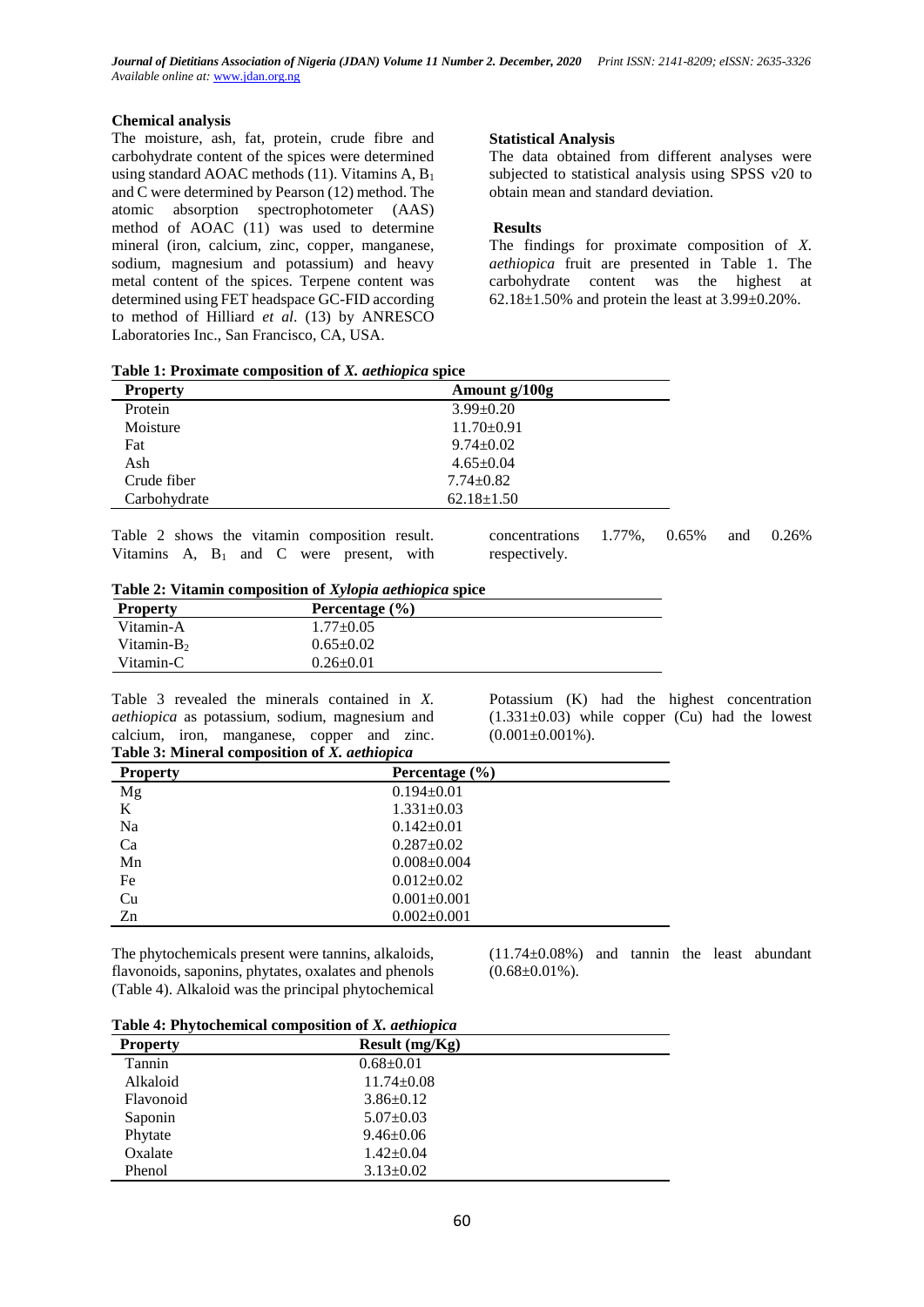Table 5 shows the terpene profiling result of the *Xylopia aethiopica* spice powder. Ocimene 2 was the major terpene detected constituting 2.936%.  $α$ pinene, camphene, β-myrcene, β –pinene, d 3carene, limonene,  $\alpha$ -terpinene, y-terpinene eucalyptol, linalool, menthol, (-)-borneol, terpineol, terpinolene, β–caryophyllene, and α–humelene were all present in minute amounts.

|  | Table 5: Terpene profile of X. aethiopica spice |  |
|--|-------------------------------------------------|--|
|  |                                                 |  |

| Analyte                | $\frac{0}{0}$    |
|------------------------|------------------|
| $\alpha$ -Pinene       | 0.081            |
| Camphene               | 0.015            |
| $\beta$ -Myrcene       | 0.055            |
| $\beta$ -Pinene        | 0.112            |
| d 3-Carene             | 0.020            |
| Limonene               | 0.082            |
| $\alpha$ –Terpinene    | 0.009            |
| Ocimene 1              | 0.010            |
| Ocimene <sub>2</sub>   | 2.936            |
| p-Cymene               | <b>BDL</b>       |
| Eucalyptol             | 0.104            |
| y-Terpinene            | 0.307            |
| Terpinolene            | 0.051            |
| Linalool               | 0.068            |
| Isopulegol             | <b>BDL</b>       |
| Menthol                | 0.036            |
| (-)-Borneol            | 0.006            |
| Terpineol              | 0.032            |
| Citronellol            | ND               |
| Geraniol               | <b>ND</b>        |
| $\beta$ -Caryophyllene | 0.023            |
| $\alpha$ -Humelene     | 0.006            |
| Nerolidol 1            | <b>BDL</b>       |
| Nerolidol 2            | ND               |
| Guaiol                 | <b>BDL</b>       |
| Caryophyllene Ox       | <b>ND</b>        |
| $\alpha$ -Bisabolol    | <b>BDL</b>       |
| Eudesmol               | ND               |
| <b>Total</b>           | $3.953 \pm 0.68$ |

**ND** = Not Detected; **BDL** = Below Detection Limit (0.0015%)

#### **DISCUSSION**

The findings for proximate composition of *X. aethiopica* fruit showed that the spice contained protein, fibre, ash, fat and carbohydrate in varying proportions. Carbohydrate was the most abundant nutrient whereas protein was the least. Osabor (14) reported less carbohydrate, more protein and crude fat in the fruits while Uhegbu (15) reported less carbohydrate, more fat, protein, fibre and ash in the seeds, than reported in this study. Hwang (16) reported differences in nutrient compositions of *X. aethiopica* whole fruit, seed and capsules and concluded that the nutrient content of plant might be affected by factors such as genetics, environment and methods of processing.

The spice is chiefly carbohydrate with appreciable amount of fat. This implies that the spice can increase the energy content of a diet. The protein content was low and can only slightly augment protein deficient diet. The protein content of 3.99% was higher than reported by Hwang (16) for fruit

obtained in Ghana which was 0.82% and Liberia which was 2.88%. The moisture content after drying was high and close in value to amounts reported by Hwang (16**).** The difference in values obtained in the two studies suggests impact of geographical location. Fruits have high moisture content which account for their perishability or short shelf life. High water activity promotes microbial growth and enzymes activities in food (17).

The crude fibre content of the spice was reasonably high and comparable to that of mushroom (18). Dietary fibre has hypocholestrolaemic properties which may prove useful in preventing stroke and heart diseases (18). *X*. *aethiopica* contained low level of ash, indicative that the mineral content relative to other nutrients was low.

The analysis of mineral elements of this spice revealed appreciable concentrations of potassium, sodium, magnesium and calcium while iron, manganese, copper and zinc were considerably lower. Minerals are needed in small amounts in the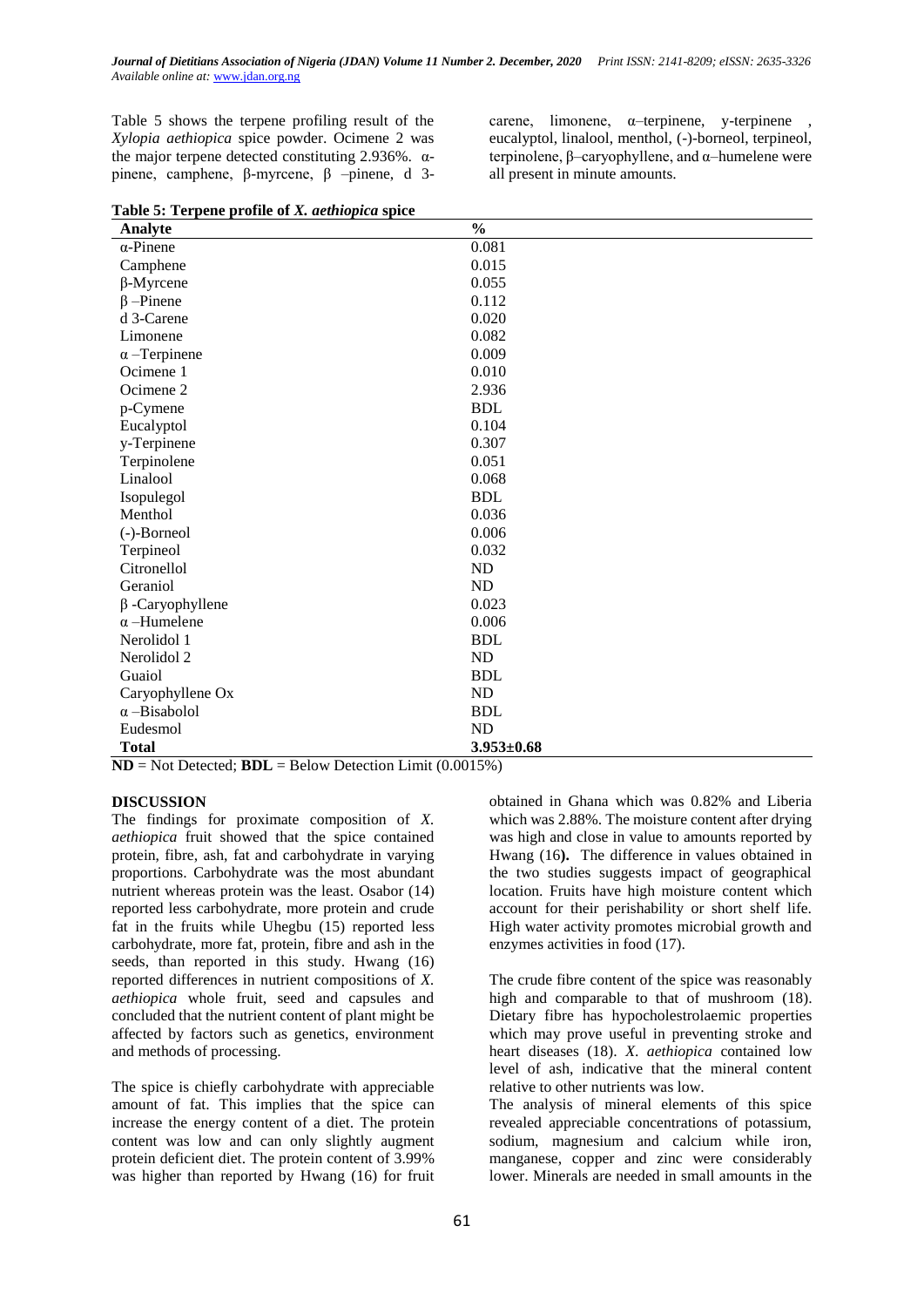body where they serve for electrolyte balance, as components of tissues and in metabolism (19). Potassium was found to be the most abundant mineral. High potassium and low sodium diet are good for the management of hypertension (20). Calcium was next in amount to potassium. This spice can supply dietary calcium for healthy teeth and muscular functions. Calcium is a major component of supportive tissue in animals. Calcium also acts in cellular signalling to exert allosteric regulatory effects on proteins and enzymes (21). Iron is required for the formation of blood component needed for oxygen transport. Zinc is an essential trace element needed for proper central nervous system function and for hormonal balance in the body (22). Zinc The metal is a co-factor in the function of enzymes and influence gene expression for protein synthesis (23). It also plays a critical role in ensuring stronger immunity (24). According Maxwell and Volpe (25) zinc is a versatile mineral for thyroid function. Prasad (26) reported that zinc supplementation decreased oxidative stress and inflammation. Magnesium is an essential cofactor in many enzymatic reactions in intermediary metabolism (27).

The spice is rich in vitamins  $A$ ,  $B_1$  and C. Vitamin  $A$ is involved in good vision and bone formation. Vitamin  $B_1$  functions in macronutrient metabolism. Vitamin C is also involved in bone formation, functions as an anti-infective, has anti-oxidant property and promotes wound healing (28). All three vitamins are sufficient to meet the RDA values.

Phytochemical analysis revealed the presence of tannins, alkaloids, flavonoids, saponins phytates, oxalates and phenol. Saponins have antiinflammatory, antibiotic, and anti-oxidant, hypocholesterolaemic effects (29,30). Tannins possess astringent properties to quicken the healing of wounds (31). Alkaloids have antimalaria, antipuretic, anagelsic and antimicrobial properties (29,32,33). Flavonoids are phenolic compounds with antioxidants and anti-cancer activity (31). Phytochemicals have anti-nutrient activities, interfering with mineral and vitamins availability (34). High phytate and oxalate was reported in this study, which can make important minerals especially calcium, derivable from the spice unavailable (35). This effect of phytates and oxalates are minimized with cooking (35).

Ocimene 2 was the major terpene detected in the dried spice powder, amounting to 2.936%. The other terpenes present were α-pinene, camphene, βmyrcene, β–pinene, d 3-carene, limonene, α– terpinene, y-terpinene , eucalyptol, linalool, menthol, (-)-borneol, terpineol, terpinolene, β– caryophyllene, and  $\alpha$ –humelene. The terpenes levels in the spice were generally low compared to those

reported by Hwang (16), Karioti (36) and Elhassan (37). Plants vary in their terpene content depending on the method of sampling, the plant species, time of harvest, post harvest processing and environment (38).

## **CONCLUSION**

The importance of *X. aethiopica* as a good source of nutritional and phytochemical compounds was brought to light in the present study. The plant can be used to assuage vitamin and mineral deficiencies.

# **ACKNOWLEDGEMENT**

This research project was supported in part through the MOU between Imo State Polytechnics and Prairie View A&M University, Prairie View, TX, USA.

# **REFERENCES**

- 1. Susheela, U.R. (2000). Handbook of Spices, Seasoning, and Flavorings. TECHNOMIC Publishing Co., Inc., Lancaster, p. 329.
- 2. Fetse JP, Kofie W, and Adosraku RK. (2016). Ethnopharmacological Importance of *Xylopia aethiopica* (DUNAL) A. RICH (Annonaceae) - A Review. *British Journal of Pharmaceutical Research.* 11(1): 1-21.
- 3. Okoh-Esene, R.U, Okogun, J.I, Okwute, S.K and Thomas, S.A. (2011). Preliminary phytochemical and mineral analyses of the root of Hippocratea welwitschii. *Archives of Applied science research.* 4(1):315-322.
- 4. Soladoye MO, Adetayo MO, Chukwuma EC, and Adetunji AN. (2010). Ethnobotanical survey of plants used in the treatment of haemorrhoids in South-Western Nigeria. *Annals of Biological Research*, 2010, 1 (4): 1-15.
- 5. Oladunmoye MK, and Kehinde FY. (2011). Ethnobotanical survey of medicinal plants used in treating viral infections among Yoruba tribe of South Western Nigeria. *African Journal of Microbiology Research*. 2011; 5(19), pp. 2991- 3004.
- 6. Iwu MM. (2014). Handbook of African medicinal plants. CRC press.
- 7. Busia K. (2007). Ghana herbal pharmacopoeia. Science and Technology Policy Research Institute, Council for Scientific and Industrial Research.
- 8. Burkill, H.M. (1985). The useful plants of west tropical Africa, 2nd ed. Royal botanic gardens, kew, UK, Available at http://plants.jstor.org/upwta/2\_580.
- 9. Woode, E, Ameyaw EO, Boakye-Gyasi E, and Abotsi WKM. (2012). Analgesic effects of an ethanol extract of the fruits of Xylopia aethiopica (Dunal) A, Rich (Annonaceae) and the major constituent, xyloptic acid in murine models. *J Pharm Bioallied Sci.* 4(4): 291-301.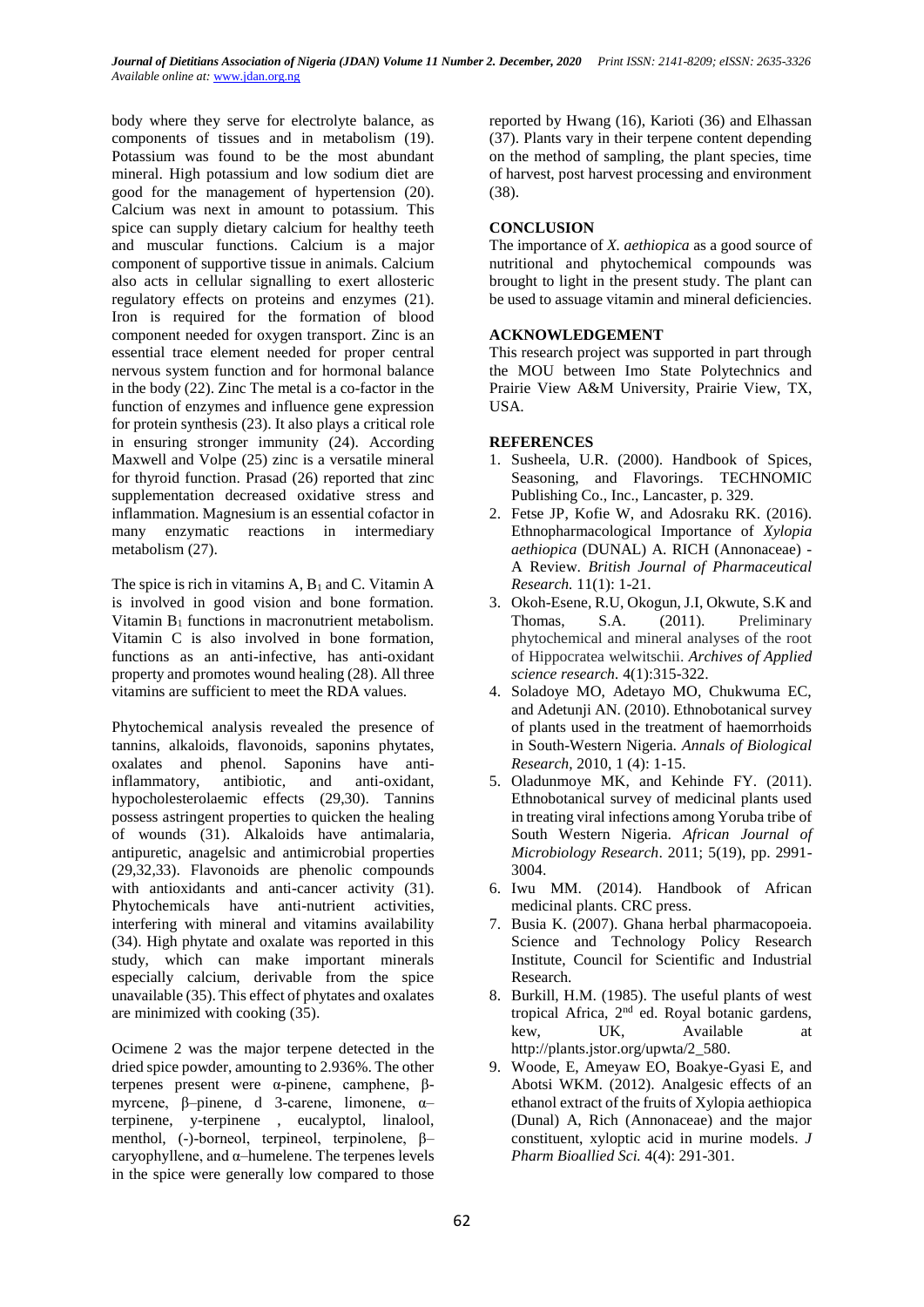- 10.Boampong JN, Ameyaw EO, Aboagye B, Asare K, Kyei S, Donfack JH, and Woode E. (2013). The curative and prophylactic effects of xylopic acid on plasmodium berghei infection in mice. Journal of parasitology Research, 3: 19-25.
- 11. AOAC. (2016). Official methods of *analysis 20th Ed.* Washington D.C.: Association of Official Analytical Chemists.
- 12. Pearson, W.R. (1996). Effective protein sequence comparison. *Methods Enzymol*. 266: 227-258.
- 13. Hilliard C, Rigdon A, Schroeder W, Schroeder C, and Flood T. A. (2014). Fast, simple FET headspace GC-FID technique for determining residual solvents in Cannabis concentrates. http://www.restek.com/Technical-
- Resources/Technical-Loibrary/Foods-Flavour.
- 14. Osabor VN, Bassey FI, and Ivara SE. (2015). Chemical profiling of African guinea pepper friut (*Xylopia aethiopica*). JMPHTR. (3): 10-15.
- 15. Uhegbu, F.O., Iweala, E.E.J., and Kanu, I. (2011). Studies on the chemical and antinutritional content of some Nigerian spices*. International Journal of Nutrition and Metabolism.* 3(6) 72-76.
- 16. Hwang L.C. (2017). An environmental and economic approach to the development and sustainable exploitation of non-timber forest products (NTFP) in Liberia. A dissertation submitted to the Graduate School-New Brunswick Rutgers, The State University of New Jersey.
- 17. Ayub M, Wahab S, and Durrani Y. (2003). Effect of water activity (aw) moisture content and total microbial count on the overall quality of bread. *International Journal of Agriculture & Biology*. 5(3): 274–278.
- 18. Okoro I.O. and Achuba, F.I. (2012). Proximate and mineral analysis of some wild edible mushrooms. A*frican Journal of Biotechnology*. 11(30): 7720-7724.
- 19. Özcan M. (2004). Mineral contents of some plants used as condiments in Turkey. *Food Chemistry.* 84: 437–440.
- 20. Mensah, J.K., Okoli, R.I., Turay, A.A., and Ogie-Odia, E.A. (2009). Phytochemical analysis of medicinal plants used for the management of hypertension by Esan people of Edo state, Nigeria. *Ethnobotanical Leaflets*. 13, 1273– 1287.
- 21.Clapham, D.E. (2007). Calcium signalling. Cell. 14;131(6):1047-58. doi: 10.1016/j.cell.2007.11.028.
- 22. Tyszka-Czochara M, Grzywacz A, Gdula-Argasinka J, Librowski T, Wilinski B, and Opoka W. (2014). The role of zinc in the pathogenesis and treatment of central nervous system (CNS) diseases implications of zinc homeostasis for proper CNS function. *Acta*

*Poloniae Pharmaceutica* - *Drug Research*. 71(3): 369-377.

- 23. Muhammad, A., Dangoggo, S.M., Tsafe A.I., Itodo, A.U., and Atiku, F.A. (2011). Proximate mineral and anti-nutritional factors of *Gardenia aqualla* (*Gautan dutse*) fruit pulp. *Pakistani Journal of Nutrition*. 10(6): 577-581.
- 24. Shankar A.H. and Prasad A.S. (1998). Zinc and immune function: the biological basis of altered resistance to infection. *Am J Clin Nutr.* 68 (suppl): 447S-63S
- 25. Maxwell C, and Volpe S.L. (2007). Effect of zinc supplementation on thyroid hormone function. *Annals of Nutrition and Metabolism.* 51:188-194. Doi: 10.1159/000103324
- 26. Prasad A.S. (2008). Zinc in human health: effect of zinc on immune cells. *Mol Med.* 14(5): 353- 357.
- 27.Jahnen-Dechent W, and Ketteler M. (2012). Magnesium basics. *Clin Kidney J.* 5(1): 3-14.
- 28. Wright K. (2002). Healing Foods. Geddes and Grosset, Scotland. 8 - 31.
- 29. Fleischer T. (2003). *Xylopia aethiopica* A Rich: A chemical and biological perspective. *J. Univ. Sci. Technol*. 23: 24-31.
- 30. Aberoumand A. (2012). Screening of phytochemical compounds and toxic proteinaceous inhibitor in some lesser-known food based plants and their effects and potential applications in food*. International Journal of Food Science and Nutrition Engineering*. 2(3): 16–20.
- 31. Okwu D.E. (2004). Phytochemicals and vitamin content of indigenous spices of South- eastern Nigeria. *Journal of sustainable Agriculture and Environment*. 6: 30-34.
- 32. Edeoga H.O. and Eriata D.O. (2001). Alkaloids, tannins and saponins Content of Some medicinal plants. *Journal of Medical and Aromatic Plant Science*. 23: 344-349.
- 33.Cushnie TP, Cushnie B, and Lamb A.J. (2014). Alkaloids: an overview of their antibacterial, antibiotic-enhancing and antivirulence activities. *Int J Antimicrob Agents*. 44(5): 377-386.
- 34. Ogunka-Nnoka C.U. and Mepba H.D. (2008). Proximate composition and antinutrient contents of some common spices in Nigeria. *The Open Food Science Journal.* 2: 62–67.
- 35.Borquaye L.S., Darko G, Laryea M.K., Gasu E.N., Amponsah N.A.A., and Appiah E.N. (2017). Nutritional and anti-nutrient profiles of some Ghanaian spices. *Cogent Food & Agriculture*. 3: 1348185
- 36. Karioti A., Hadjipavlou-Litina D., Mensah M.L.K., Fleischer T.C., and Skaltsa H.X. (2004). Composition and antioxidant activity of the essential oils of *Xylopia aethiopica* (Dun) A. Rich. (Annonaceae) leaves, stem bark, root bark, and fresh and dried fruits, growing in Ghana.